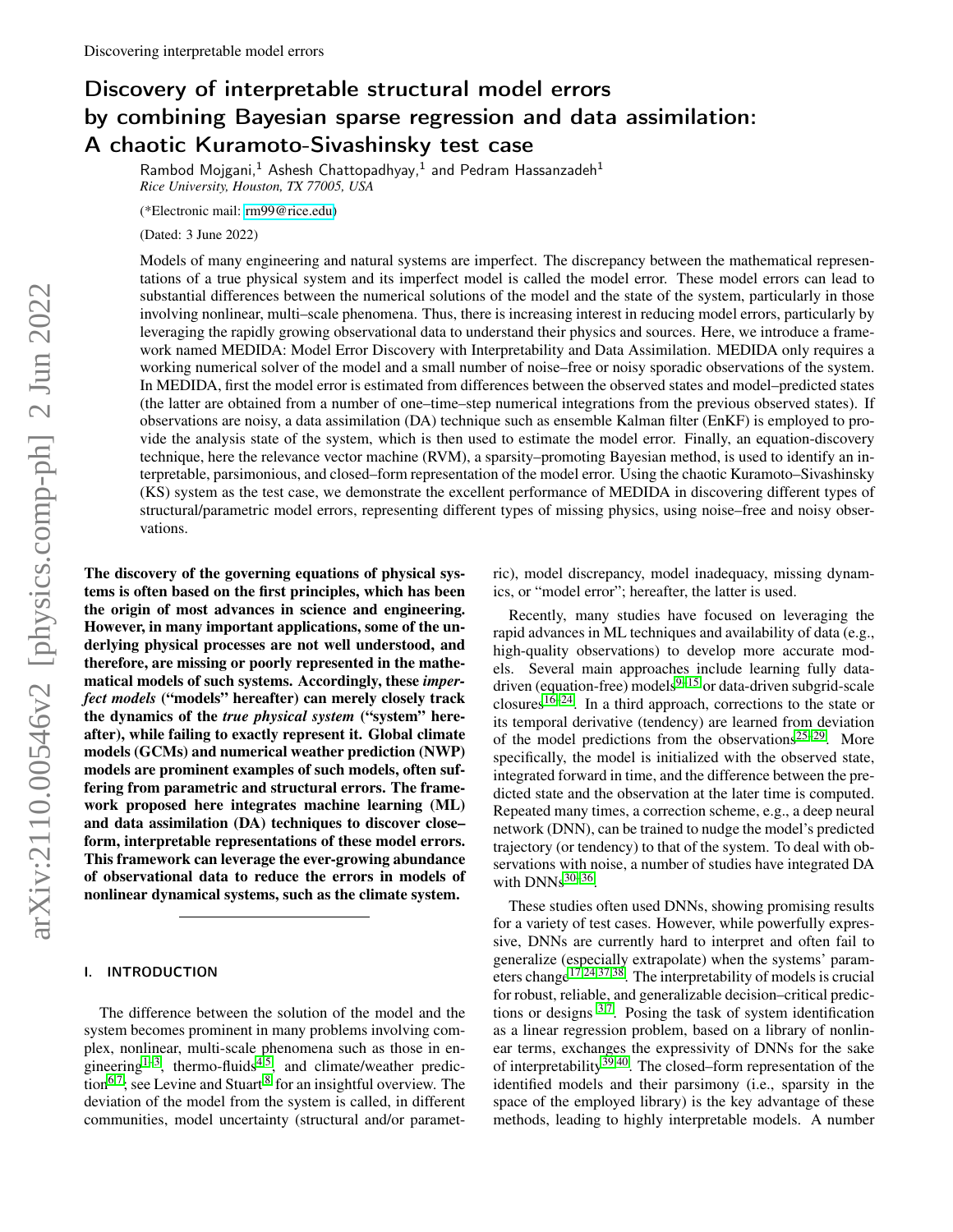of studies have used such methods to discover closed–form full models or closures<sup>[40–](#page-7-4)[46](#page-7-5)</sup>. While the results are promising, noisy data, especially in the chaotic regimes, significantly degrades the quality of the discovered models $40,43,45,46$  $40,43,45,46$  $40,43,45,46$  $40,43,45,46$ .

So far, there has not been any work on discovering closed– form representation of model error using the differences between model predictions and observations (approach 3) or on combining the sparsity-promoting regression methods with DA to alleviate observation noise. Here, we introduce *ME-DIDA* (Model Error Discovery with Interpretability and Data Assimilation), a general-purpose, data-efficient, non-intrusive framework to discover the structural (and parametric) model errors in the form of missing/incorrect terms of partial differential equations (PDEs). MEDIDA uses differences between predictions from a working numerical solver of the model and noisy sporadic (sparse in time) observations. The framework is built on two main ideas:

- i) Discovering interpretable and closed–form model errors using relevance vector machine (RVM), a sparsity-promoting Bayesian regression method<sup>[47](#page-7-8)</sup>,
- ii) Reducing the effects of observation noise using DA methods such as ensemble Kalman filter (EnKF) to generate the "analysis state".

Below, we present the problem statement and introduce ME-DIDA. Subsequently, its performance is demonstrated using a chaotic Kuramoto–Sivashinsky (KS) test case.

#### II. PROBLEM STATEMENT

Suppose the exact mathematical representation of a system is a nonlinear PDE,

<span id="page-1-0"></span>
$$
\partial_t u(t) = g(u(t)), \qquad (1)
$$

in a continuous domain. Here,  $u(t)$  is the state variable at time *t*. While [\(1\)](#page-1-0) is unknown, we assume to have access to sporadic pairs of observations of the state variable  $u^o$ . These observations might be contaminated by measurement noise. The set of observed states at  $t_i$  is denoted as  $\{u^o(t_i - \Delta t_i), u^o(t_i)\}_{i=1}^n$ . Note that *t<sup>i</sup>* do not have to be equally spaced. Furthermore,  $\Delta t_i$  should be similar for all *i* but do not have to be the same (hereafter, we use  $\forall i, \Delta t_i = \Delta t$  for convenience).

Moreover, suppose that we have a *model* of the system,

<span id="page-1-1"></span>
$$
\partial_t u(t) = f(u(t)). \tag{2}
$$

Without loss of generality<sup>[8](#page-6-6)</sup>, we assume that the deviation of [\(2\)](#page-1-1) from [\(1\)](#page-1-0) is additive; we further assume that the deviation is only a function of the state  $30,31$  $30,31$ . Therefore, the model error is

<span id="page-1-4"></span>
$$
h(u(t)) := g(u(t)) - f(u(t)).
$$
 (3)

Our goal is to find a closed–form representation of *h* given a working numerical solver of [\(2\)](#page-1-1) and noisy or noise–free observations  $\{u^o(t_i - \Delta t), u^o(t_i)\}_{i=1}^n$ .

## III. FRAMEWORK: MEDIDA

MEDIDA has three main steps (Fig. [1\)](#page-3-0): Step 1) Collecting sporadic observations of the system and numerically integrating the model forward for short-time ([§III A\)](#page-1-2); Step 2) Con-struction and solving a regression problem using RVM<sup>[47](#page-7-8)</sup>, which leads to the sparse identification of the model error ([§III B\)](#page-2-0); Step 3) If observations are noisy, following step 1, stochastic  $EnKF^{48,49}$  $EnKF^{48,49}$  $EnKF^{48,49}$  $EnKF^{48,49}$  is used to estimate an analysis state, an estimate of the system's state, for Step 2 ([§III C\)](#page-2-1). We emphasize that at no point MEDIDA needs any knowledge of the system [\(1\)](#page-1-0). Also, note that other equation-discovery techniques and ensemble-based DA methods can be used in steps 2-3.

#### <span id="page-1-2"></span>A. Interpretable model error

Consider the discretized [\(2\)](#page-1-1):

<span id="page-1-5"></span>
$$
\boldsymbol{u}^m(t_i) = \boldsymbol{f}(\boldsymbol{u}^o(t_i - \Delta t)). \tag{4}
$$

For brevity, we use the notation of an explicit scheme, but the scheme can also be implicit, as shown in the test case. The domain is discretized on the grid of  $x \in \mathbb{R}^M$ . The observation at *t*<sub>*i*</sub> −  $\Delta t$ , i.e.,  $\mathbf{u}^o(t_i - \Delta t)$ , is the initial condition and  $\mathbf{u}^m(t_i)$  is the predicted state at time *t<sup>i</sup>* (Fig. [1a\)](#page-3-1).

At each time *t<sup>i</sup>* , subtracting the state predicted by the model  $(u^m(t_i))$  from the observed state  $(u^o(t_i))$  results in an approximation of the model error at *t<sup>i</sup>* (Fig. [1b\)](#page-3-2):

<span id="page-1-3"></span>
$$
\boldsymbol{h}(t_i) \approx \Delta \boldsymbol{u}_i := (\boldsymbol{u}^{\scriptscriptstyle O}(t_i) - \boldsymbol{u}^{\scriptscriptstyle m}(t_i))/\Delta t. \tag{5}
$$

The difference between the states of the system and the model is similar to the analysis increment in the DA literature, where the best estimate of the state replaces  $u^o(t_i)$  in [\(5\)](#page-1-3); see [§III C.](#page-2-1) The idea of accounting for model error through the analy-sis increment was first introduced by Leith<sup>[50](#page-7-11)</sup>, and is at the core of many recent applications of ML aiming to *nudge* the model to its correct trajectory $31$ , or to account for the model error[51,](#page-7-12)[52](#page-7-13). However, in this manuscript, we aim to *discover* an interpretable representation of model error,  $h(u(t))$ .

Note that to accurately discover  $h(u(t))$  as defined in [\(3\)](#page-1-4), ∆u*<sup>i</sup>* should be *dominated by the model error*, and the contributions from numerical errors (in obtaining  $u^m(t_i)$ ) and measurement errors (in  $u^o(t_i)$ ) should be minimized as much as possible. As discussed in [§III C,](#page-2-1) DA can be utilized to reduce the contributions from the observation noise. Computing ∆u*<sup>i</sup>* after only one ∆*t* prevents accumulation of numerical error from integrating [\(4\)](#page-1-5). Moreover, this avoids nonlinear growth of the model error, and its further entanglement with truncation errors, which can complicate the discovery of just model error. Therefore, in MEDIDA, the model time step and observation intervals are set to be the same. Note that while the size of ∆*t* could be restricted by availability of the observation pairs, increasing *M* can be used to reduce truncation errors from spatial discretizations.

Integrating [\(4\)](#page-1-5) from  $u^o(t_i - \Delta t)$  and computing  $\Delta u_i$ from [\(5\)](#page-1-3) are repeated for *n* samples (step 1), and the vectors of model error are stacked to form  $\Delta u \in \mathbb{R}^{nM}$  (step 2);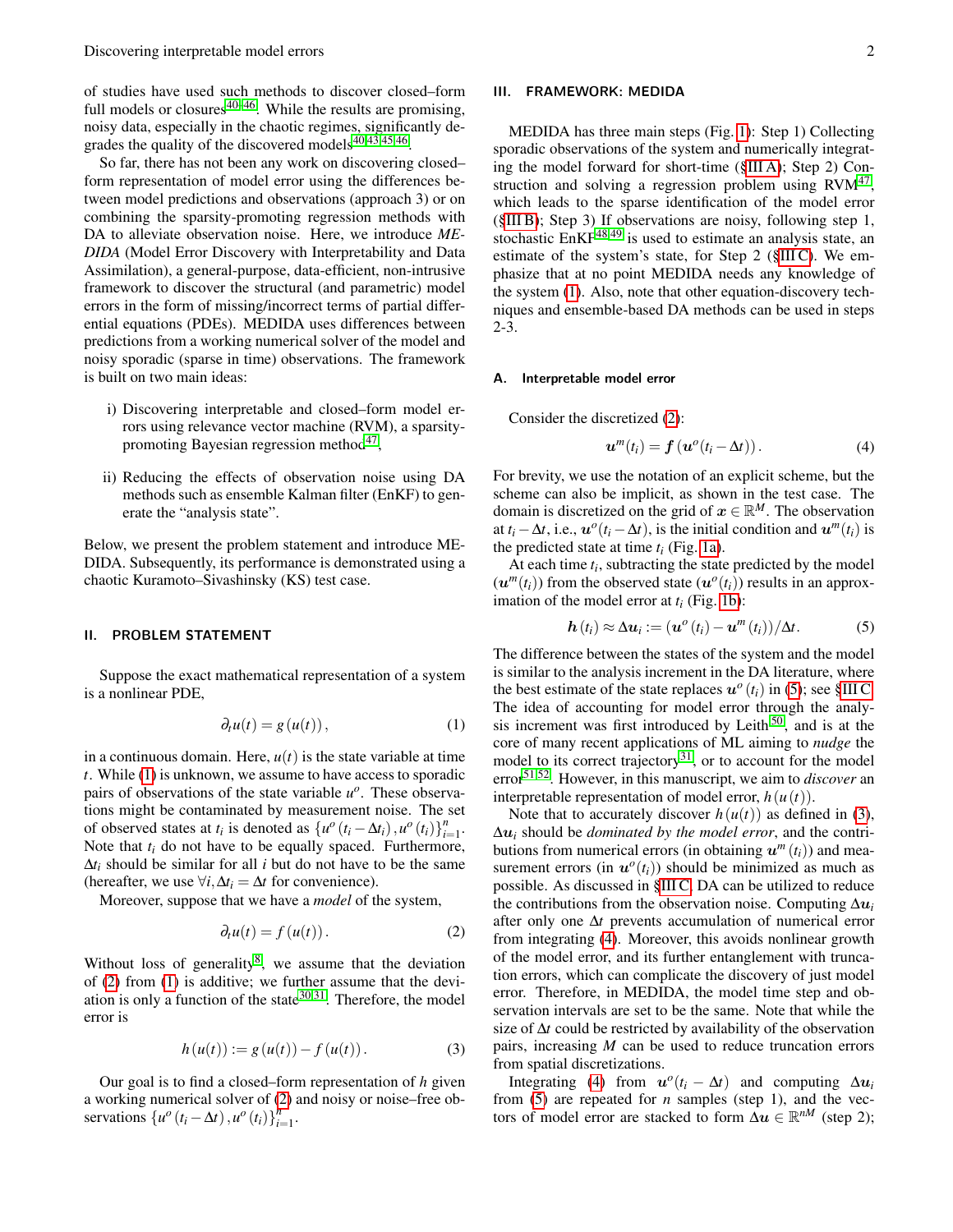see Fig. [1a](#page-3-0)-b. Similar to past studies<sup>[40](#page-7-4)[,41,](#page-7-14)[43,](#page-7-6)[53](#page-7-15)</sup>, we further assume that the model error spans over the space of the bases or training vectors, i.e.,

$$
h(u(t)) = c_1\phi_1 + \dots + c_q\phi_q, \qquad (6)
$$

where  $\phi_i$  is a linear or nonlinear function of the state variable, the building block of the library of training bases  $\{\phi_k(u(t))\}_{k=0}^{q}$  $\frac{q}{k-1}$ . Selection of the bases should be guided by the physical understanding of the system and the model.

Here, in the discretized form, we assume that  $\Phi(u)$  is a linear combination of polynomial terms up to *p th*-order and spatial derivatives up to *d th*-order, i.e.,

<span id="page-2-4"></span>
$$
\mathbf{\Phi}_k(\boldsymbol{u}) = \boldsymbol{u}^r \odot \boldsymbol{D}_x^s \boldsymbol{u}; r \in \{0, \cdots, p\}, s \in \{0, \cdots, d\}, \quad (7)
$$

where in  $u^r$  each element of  $u$  is raised to the power of  $r$ ,  $D_x^s u$  denotes the *s*<sup>th</sup> spatial derivative of u, and  $\odot$  is the element-wise (Hadamard) product. Therefore, the model error lies on the space of library of the training bases evaluated using the observed state at each  $t_i$ ,  $\Phi(\mathbf{u}^o, t_i) \in \mathbb{R}^{M \times q}$ . For all the *n* samples, the library of the bases are stacked to form  $\Phi(u^o) \in \mathbb{R}^{n \bar{M} \times q}$  (Fig. [1b\)](#page-3-2).

At the end of step 2, the regression problem for discovery of model error is formulated as

<span id="page-2-2"></span>
$$
c^* = \underset{c}{\operatorname{argmin}} \left\| \Delta u - \Phi(u^o) c \right\|_2, \tag{8}
$$

<span id="page-2-3"></span>where  $c \in \mathbb{R}^q$  is the vector of coefficients corresponding to the training bases, and  $c^* = [c_1^*, c_2^*, \cdots, c_q^*]^\top$  is a minimizer of the regression problem, i.e., the vector of coefficients of the model error. Finally, the discovered (corrected) model is identified as

$$
\partial_t u(t) = f(u(t)) + \Sigma_{k=1}^q c_k^* \phi_k(u(t)). \tag{9}
$$

## <span id="page-2-0"></span>B. Solution of the regression problem

In this study, we use  $\text{RVM}^{47}$  $\text{RVM}^{47}$  $\text{RVM}^{47}$  to compute  $c^*$  in [\(8\)](#page-2-2) for inputs of  $\Delta u$  and  $\Phi(u^o)$ . RVM leads to a sparse identification of columns of  $\Phi$  with posterior distribution of the corresponding weights, i.e., the *relevant vectors*. See Zhang and Lin [41](#page-7-14) for a detailed discussion in the context of PDEs discovery.

The breakthrough in equation-discovery originates in intro-duction of parsimony<sup>[39](#page-7-3)</sup>. While the original LASSO-type regularization has yielded promising results in a broad range of applications, RVMs have been found to achieve the desired sparsity by a more straightforward hyper-parameter tuning and a relatively lower sensitivity to noise $41,44,54$  $41,44,54$  $41,44,54$ . The hyperparameter in RVMs is a threshold to prune the bases with higher posterior variance, *i.e.*, highly uncertain bases are removed. To avoid over-fitting, we choose the hyper-parameter as a compromise between the sparsity and accuracy of the corrected model at the elbow of the L-curve, following Mangan et al. [55](#page-7-18) .

# <span id="page-2-1"></span>C. Data assimilation

Steps 1-2 described above suffice to find an accurate corrected model [\(9\)](#page-2-3) if the fully observed state is noise–free. However, noise can cause substantial challenges in the sparse identification of nonlinear systems, a topic of ongoing re-search<sup>[40,](#page-7-4)[42,](#page-7-19)[43](#page-7-6)[,54](#page-7-17)[,56](#page-7-20)</sup>. In MEDIDA, we propose to use DA, a powerful set of tools to deal with noisy and partial observation (spatio-–temporal sparsity). Here, we use stochastic  $EnKF^{57}$  $EnKF^{57}$  $EnKF^{57}$ (Fig. [1c\)](#page-3-3). In this study, we assume that that observations of the full state are available; i.e.,  $\mathcal{H}(u(t)) = u(t) \in \mathbb{R}^M$  where  $\mathcal{H}$ (.) is the observation operator. Dealing with partial observations and more general forms of observation errors (e.g., as in Hamilton et al.<sup>[58](#page-7-22)</sup>) remains subject of future investigations.

The result of this step is the analysis state used to construct the vector of model error and the library of the bases (Fig. [1b\)](#page-3-2).

At each sample time  $t_i - \Delta t$ , the observations are further perturbed with Gaussian white noise to obtain an ensemble of size *N* of the initial conditions,

$$
\boldsymbol{u}_k^o(t_i - \Delta t) = \boldsymbol{u}^o(t_i - \Delta t) + \mathcal{N}\left(0, \sigma_b^2\right),\tag{10}
$$

where  $\sigma_b$  is standard deviation of the observation noise ( $\sigma_{obs}$ ) times an inflation factor<sup>[48,](#page-7-9)[59](#page-7-23)</sup>, and *k* denotes the  $k<sup>th</sup>$  ensemble member.

Subsequently, the model is evolved for each of these ensemble members, i.e.,  $u_k^m(t_i) = f(u_k^o(t_i - \Delta t))$ . This ensemble of model prediction is used to construct the background covariance matrix as

$$
\boldsymbol{P} = \mathbb{E}\left[\left(\boldsymbol{u}_k^m(t_i) - \overline{\boldsymbol{u}^m}(t_i)\right)\left(\boldsymbol{u}_k^m(t_i) - \overline{\boldsymbol{u}^m}(t_i)\right)^\top\right],\quad(11)
$$

where  $\overline{u^m}(t_i)$  is the ensemble average of the model prediction, and  $\mathbb{E}[\cdot]$  denotes the expected value. Having the observation operator to be linear, and non-sparse, the Kalman gain,  $K \in$  $\mathbb{R}^{M \times M}$ , is then calculated as,

$$
\boldsymbol{K} = \boldsymbol{P} \left( \boldsymbol{P} + \sigma_{obs} \boldsymbol{I} \right)^{-1}, \tag{12}
$$

where  $\mathbf{I} \in \mathbb{R}^{M \times M}$  is the identity matrix.

For each sample at the prediction time  $t_i$ , the  $k^{th}$  member of the ensemble of the observations is generated as

$$
\boldsymbol{u}_k^o(t_i) = \boldsymbol{u}^o(t_i) + \mathcal{N}\left(0, \sigma_{obs}^2\right). \tag{13}
$$

Note that while the EnKF can be used for non–Gaussian observation noise, the method would be sub–optimal and may require further modification<sup>[60](#page-7-24)</sup>. Hereon, we limit our experiments to Gaussian noise.

Finally, the  $k^{th}$  member of the ensemble of the analysis state is

$$
\boldsymbol{u}_k^a(t_i) = \boldsymbol{u}_k^m(t_i) + \boldsymbol{K}\left(\boldsymbol{u}_k^o(t_i) - \boldsymbol{u}_k^m(t_i)\right). \tag{14}
$$

The process of EnKF assimilates the noisy observations to the background forecast obtained from the model,  $u_k^m(t_i)$ . Subsequently, the ensemble average of the analysis states,  $\overline{u^a}(t_i)$ , is treated as a close estimate of the true state of the system,  $\boldsymbol{u}^o(t_i)$  in [§III A.](#page-1-2)

Similarly, the difference between the ensemble averages of the analysis state and the model prediction, i.e.,

<span id="page-2-5"></span>
$$
\Delta u(t_i) = (\overline{u^a}(t_i) - \overline{u^m}(t_i))/\Delta t, \qquad (15)
$$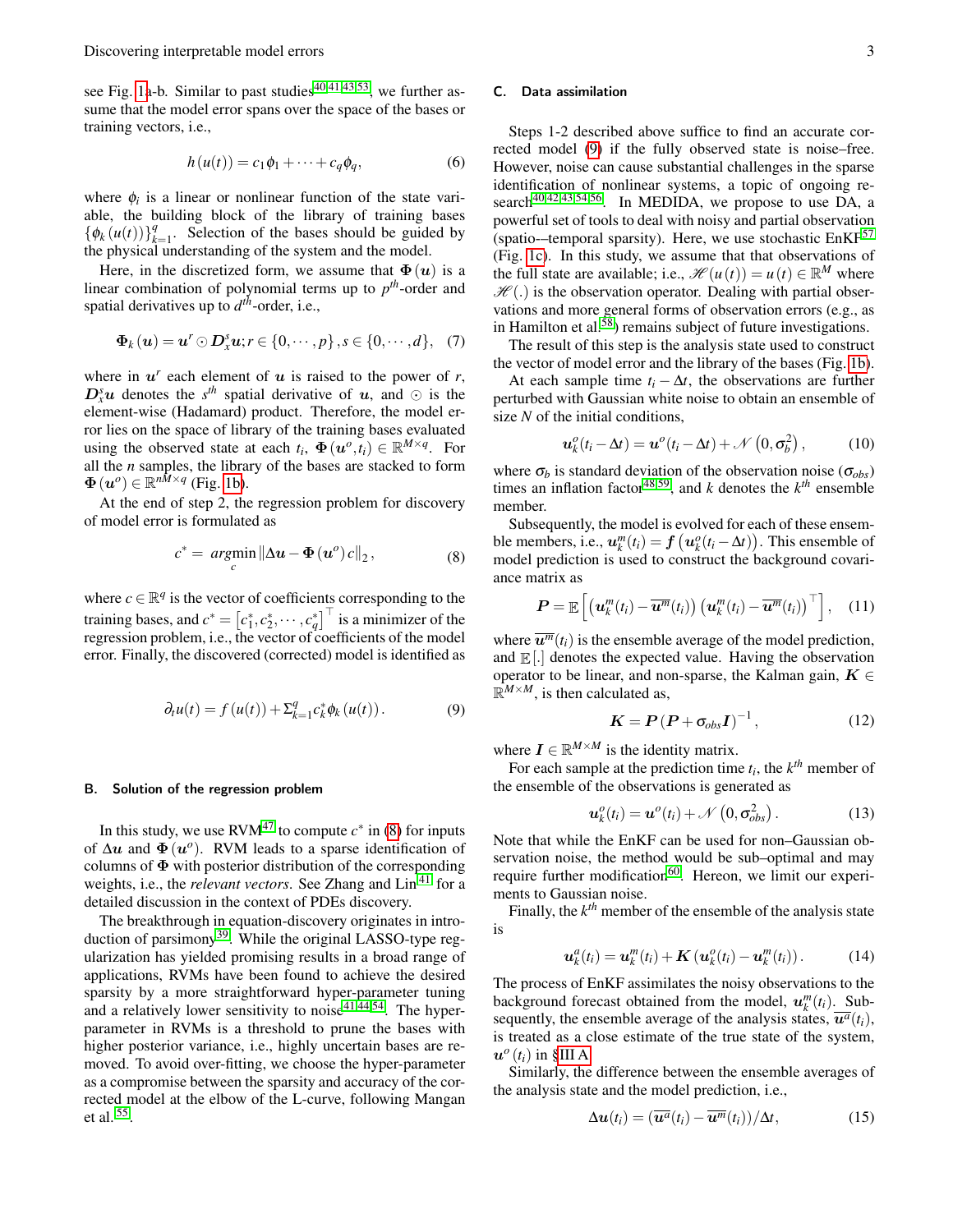<span id="page-3-1"></span>

<span id="page-3-2"></span>

(a) Step 1: Observation and model prediction

(b) Step 2: Forming the regression problem

<span id="page-3-3"></span>

(c) Step 3: EnKF is used to assimilate noisy observations for step 2

<span id="page-3-0"></span>FIG. 1. The schematic of MEDIDA, presented in the context of the test case in [§IV.](#page-4-0) [\(a\)](#page-3-1) Step 1: *n* pairs of state variables are sampled uniformly or non-uniformly at  $t_i$  from observations (of the system [\(1\)](#page-1-0)) to obtain  $\{u^o(t_i - \Delta t), u^o(t_i)\}_{i=1}^n$ . The model [\(4\)](#page-1-5) is integrated numerically for one time-step from each  $u^o(t_i - \Delta t)$  to predict  $u^m(t_i)$ . For each sample, at  $t_i$ , the difference between the predicted and observed state is used to compute  $\Delta u_i$  [\(5\)](#page-1-3), an approximation of model error. [\(b\)](#page-3-2) Step 2:  $\{\Delta u_i\}_{i=1}^n$  are stacked to form  $\Delta u$ . Moreover, the library of bases  $\Phi(u^o)$ , consisting of selected *q* linear and nonlinear bases evaluated at  $\{u^o(t_i)\}_{i=1}^n$ , is formed. Here, the library in [\(7\)](#page-2-4) is used, but the bases with any arbitrary functional form could be used depending on the anticipated form of the model error.  $\Delta u$  and  $\Phi$  are then fed into the RVM (or other equation-discovery methods) to compute  $c^*$  for minimizing the loss function [\(8\)](#page-2-2). The corrected model is then identified using  $c^*$ as Eq. [\(9\)](#page-2-3). [\(c\)](#page-3-3) Step 3: If observations are noisy, DA is used to provide an "analysis state"  $\{u^a(t_i)\}_{i=1}^n$  to be used in place of  $\{u^o(t_i)\}_{i=1}^n$ for computing ∆u and Φ in Steps 1-2. Here we use a stochastic EnKF for DA: For each sample *i*, the noisy observation is perturbed by Gaussian white noise with inflated standard deviation σ*<sup>b</sup>* to generate an ensemble of size *N*. Each ensemble member *k* is numerically evolved by the model,  $\{f(u_k^o(t_i - \Delta t))\}_{k=1}^N$ , to generate the ensemble of model prediction  $\{u_k^m(t_i)\}_{k=1}^N$ . Observations at time  $t_i$  are also perturbed by Gaussian white noise with standard deviation  $\sigma_{obs}$  to generate the ensemble  $\{u_k^o(t_i)\}_{k=1}^N$ . These two ensembles are then used to compute the background covariance matrix P, Kalman gain K, and finally, the analysis state  $\overline{u^a}(t_i)$ ; overbars indicate ensemble mean and  $\mathbb{E}[.]$  denotes expectation.  $\Delta u$  and  $\Phi$  in steps 1-2 are then computed using  $\overline{u^a}(t_i)$ .

# replaces [\(5\)](#page-1-3) and is fed into the algorithm of [§III A.](#page-1-2)

There are a few points about this DA step that need to be further clarified. First, as discussed in [§III A,](#page-1-2) the model is evolved for only one time step. Although this may hinder the traditional spin–up period used in EnKF, as a compromise, we resort to a large ensemble and inflation to ensure successful estimation of the state.

Second, for MEDIDA to work well, [\(15\)](#page-2-5) should be dominated by model error. However, the inevitable presence of other sources of error, notably the observation errors, generally leads to an overestimation of the actual model error; see Carrassi and Vannitsem<sup>[51](#page-7-12)</sup> for discussions and remedies.

Finally, note that ensemble Kalman smoother  $(EnKS)^{61}$  $(EnKS)^{61}$  $(EnKS)^{61}$  is shown to be more suitable for offline pre-processing of the data used in ML models $^{33}$  $^{33}$  $^{33}$ ; however; in MEDIDA, the model is evolved for a single time step, therefore, we expect that EnKS and EnKF to behave similarly.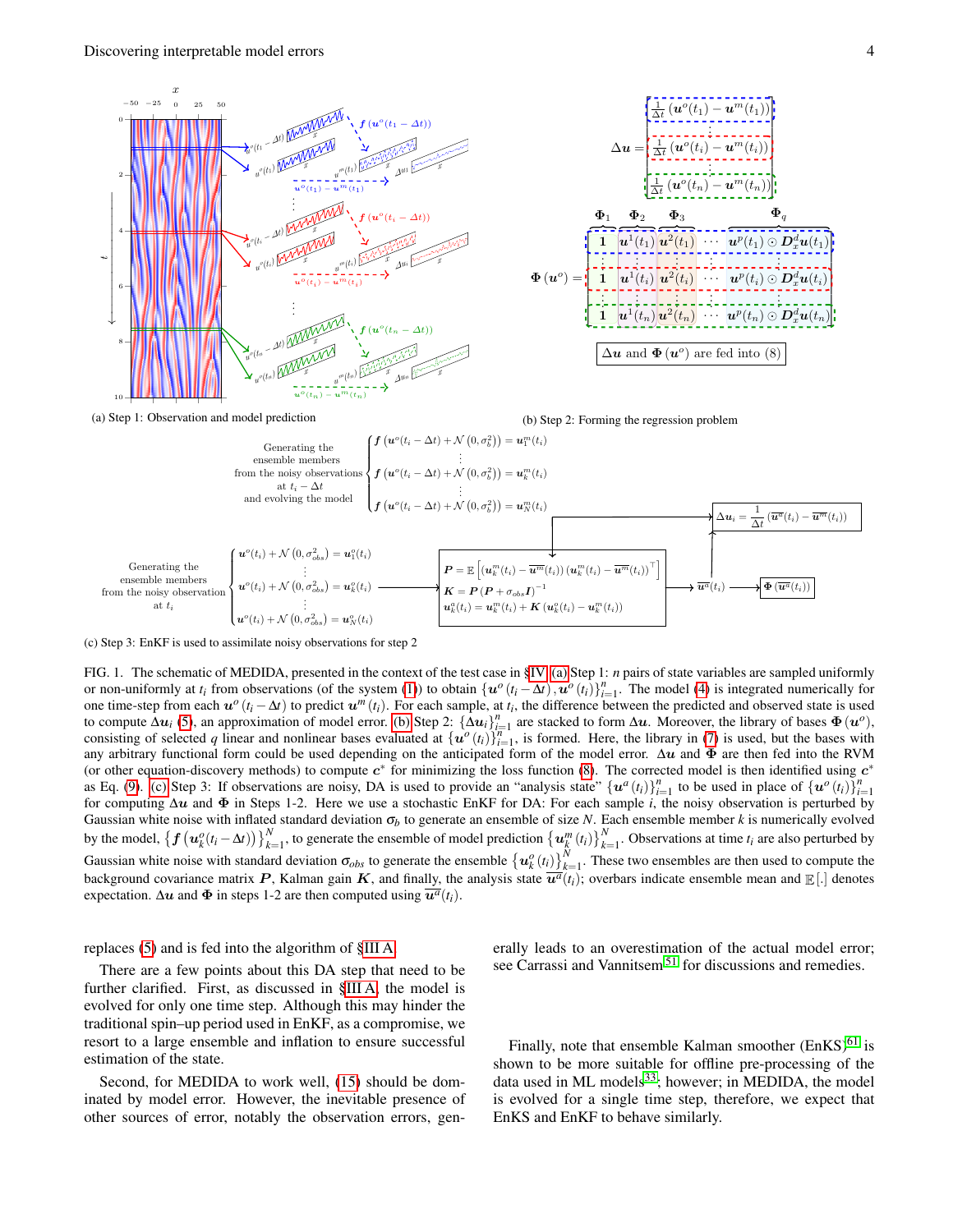# D. Performance metric

To quantify the accuracy of MEDIDA, we use the normalized distance between the vector of coefficients, defined as

<span id="page-4-3"></span>
$$
\varepsilon_m = \frac{\|c_s - c_m\|_2}{\|c_s\|_2} \text{ and } \varepsilon^* = \frac{\|c_s - c^*\|_2}{\|c_s\|_2},\qquad(16)
$$

where  $c_s$ ,  $c_m$ ,  $c^*$  are coefficient vectors of the system [\(1\)](#page-1-0), the model [\(2\)](#page-1-1), and the corrected model [\(9\)](#page-2-3)<sup>[40,](#page-7-4)[43](#page-7-6)</sup>. The *i*<sup>th</sup> element of the coefficient vector is a scalar corresponding to the *i th* term in the equation. Quantitatively, the goal is to achieve  $\varepsilon^* \ll \varepsilon_m$ . Note that the implicit assumption in this metric is that the model and the model error can be expressed on the space spanned by the bases of the library.

### <span id="page-4-0"></span>IV. TEST CASE: KS EQUATION

To evaluate the performance of MEDIDA, we use a chaotic KS system, a challenging test case for system identification, particularly from noisy observations $40,43$  $40,43$ . The PDE is

<span id="page-4-1"></span>
$$
\partial_t u + u \partial_x u + \partial_x^2 u + \partial_x^4 u = 0, \qquad (17)
$$

where  $\mu \partial_x u$  is convection,  $\partial_x^2 u$  is anti-diffusion (destabilizing), and  $\partial_x^4 u$  is hyper-diffussion (stabilizing). The domain is periodic,  $u(0,t) = u(L,t)$ . We use  $L = 32\pi$ , which leads to a highly chaotic system<sup>[9](#page-6-7)[,62](#page-7-27)</sup>.

Here, [\(17\)](#page-4-1) is the system. We have created 9 (imperfect) models as shown in Table [I.](#page-5-0) In cases 1-3, one of the convection, anti-diffusion, or hyper-diffusion term is entirely missing (i.e., structural uncertainty). In cases 4-6, some or all of the coefficients of the system are incorrect (parametric uncertainty). Finally, in cases 7-9, a mixture of parametric and structural uncertainties, with missing and extra terms, is present.

The system and the models are numerically solved using different time-integration schemes and time-step sizes to introduce additional challenges and a more realistic test case. To generate  $u^{\circ}$ , [\(17\)](#page-4-1) is integrated with the exponential timedifferencing fourth-order Runge-Kutta[63](#page-7-28) with time-step ∆*t o* (in Fig. [1a,](#page-3-1)  $1t = 10^3 \Delta t^o$ ). The models are integrated with second-order Crank-Nicolson and Adams-Bashforth schemes with  $\Delta t^m = \Delta t = 5\Delta t^o$ . For both system and models,  $M = 1024$ Fourier modes are used (different discretizations or *M* for system and models could have been used too).  $u^{\circ}$  is collected after a spin-up period of  $\tau = 200\Delta t$  and uniformly at  $t_i = i\tau$ .  $\Phi$ , is constructed with  $d = 4$  and  $p = 4$  as defined in [\(7\)](#page-2-4). Open-source codes are used to generate  $\Phi^{40}$  $\Phi^{40}$  $\Phi^{40}$  and solve [\(8\)](#page-2-2) using  $RVM^{44}$  $RVM^{44}$  $RVM^{44}$ .

#### A. Noise–free observations

First, we examine the performance of MEDIDA for noise– free observations (only steps 1-2). The motivation is two– fold: i) to test steps 1-2 before adding the complexity of noisy observations/DA, and ii) in many applications, an estimate of  $u^o$  is already available (see [§V\)](#page-4-2).

Here,  $u^{\circ}$  are from the numerical solutions of [\(17\)](#page-4-1). The models, MEDIDA-corrected models, and the corresponding errors for  $n = 100$  samples show  $\varepsilon^* < 2\%$ , between 40 to 200 times improvement compared to  $\varepsilon_m$  (Table [I\)](#page-5-0).

To conclude, MEDIDA is a data-efficient framework. Its performance is insensitive to *n*, such that  $\varepsilon^*$  changes by 0.1% for  $n \in \{10,100,1000\}$ . There are two reasons for this: i) RVM is known to be data-efficient (compared to  $DNNs)^{64}$  $DNNs)^{64}$  $DNNs)^{64}$ , and ii) each grid point at *t<sup>i</sup>* provides a data-point, i.e., a row in  $\Delta u$  and  $\Phi$ , although these are not all independent/uncorrelated data-points.

# B. Noisy observations

Next, we examine the performance of MEDIDA for noisy observations, obtained from adding noise to the numerical solution of KS:  $u^o(t) = u(t) + \mathcal{N}(0, \sigma_{obs}^2)$ . Here,  $\sigma_{obs}/\sigma_u =$ 0.01, where  $\sigma_u$  is the standard deviation of the state (equivalent to 0.1 following the methodology in  $43,65$  $43,65$ ). Without step 3 (DA), the model error discovery fails, leading to many spurious terms and  $\varepsilon^*$  of  $O(10\%) - O(100\%)$ , comparable or even worse than the model error,  $\varepsilon_m$  (Fig. [2\)](#page-5-1).

Table [I](#page-5-0) shows the corrected models (with step 1-3). With  $N = 10M$ , in all cases except for 3, 6, and 9,  $\varepsilon^* < 2\%$ , between 30 to 60 times lower than ε*m*. For those 3 cases, increasing *N* further reduces  $\varepsilon^*$  (Fig. [2\)](#page-5-1), leading to the discovery of accurate models with  $\varepsilon^* < 1\%$  at large ensembles with  $N = 100M -$ 500*M* (Table [I\)](#page-5-0). Note that one common aspect of these cases is that the model is missing or mis-representing the hyperdiffusion term. The larger *N* is needed to further reduce the noise in the analysis state to prevent amplification of the noise due to the higher-order derivative of this term. It should also be highlighted that while *N* at the order of *M* or larger might seem impractical, each ensemble member requires only *one* time-step integration (thus, a total of *nN* time steps).

MEDIDA is found to be data-efficient in these experiments too. Like before,  $\varepsilon^*$  changes by  $0.1\%$  for  $n \in \{10, 100, 1000\}$ for all cases except for 3, 6, and 9. For these 3 cases,  $\varepsilon^*$  improves by about 10% as *n* is increased from 10 to 100, but then changes by only 0.1% when *n* is further increased to 1000.

## <span id="page-4-2"></span>V. DISCUSSION AND SUMMARY

We introduced MEDIDA, a data–efficient, and non– intrusive framework to discover interpretable, closed–form structural (or parametric) model error for chaotic systems. MEDIDA only needs a working numerical solver of the model and *n* sporadic pairs of noise–free or noisy observations of the system. Model error is estimated from differences between the observed and predicted states (obtained from one–time– step integration of the model from earlier observations). A closed–form representation of the model error is estimated using an equation-discovery technique such as RVM. MEDIDA is expected to work accurately if i) the aforementioned differences are dominated by model error and not by numerical (discretization) error or observation noise, and ii) the library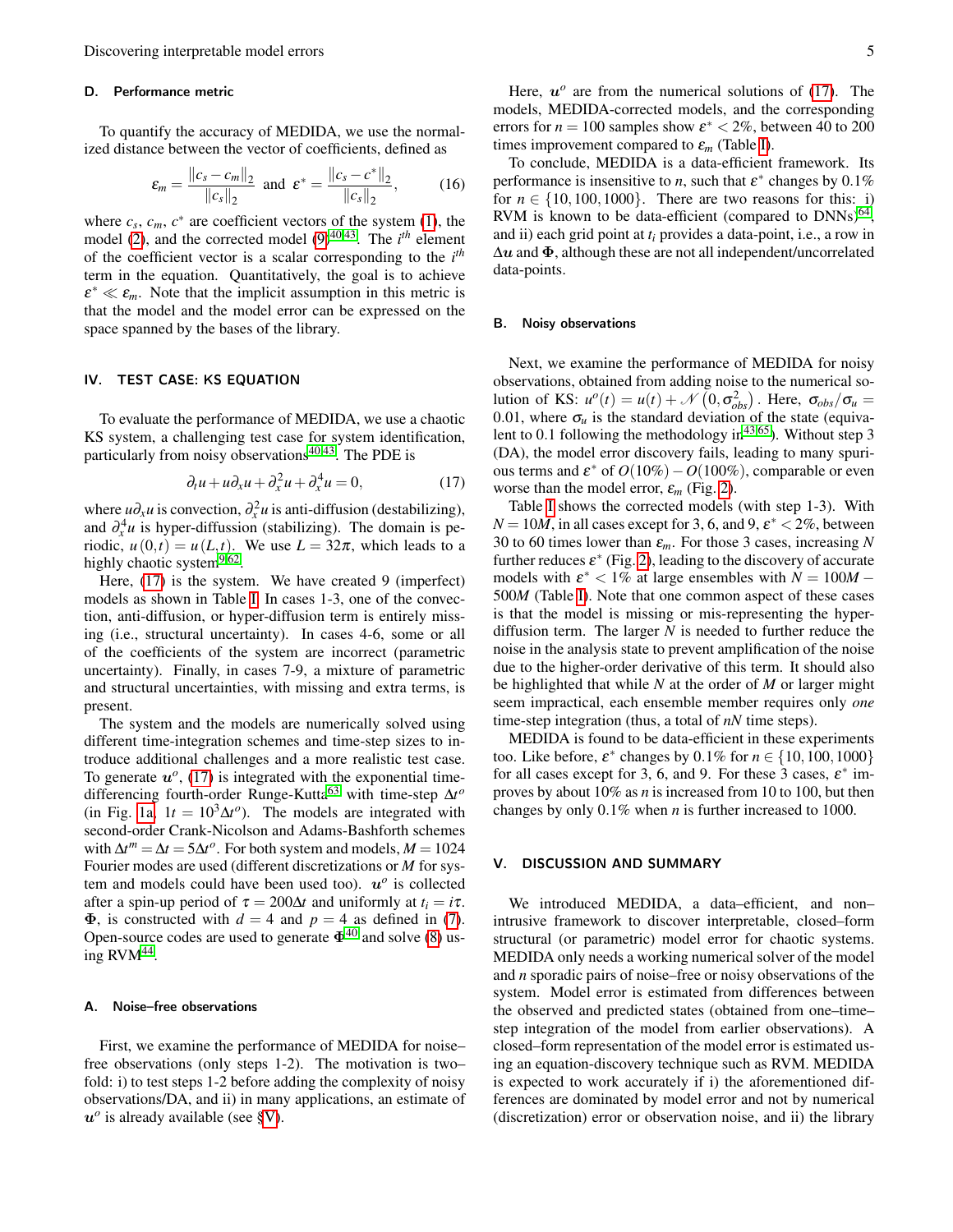8  $u\partial_x u + \partial_x^2 u + 0.5\partial_x^3 u + \partial_x^4$ 

9  $u\partial_x u + \partial_x^2 u + 0.5\partial_x^3$ 

500*M*, respectively. Model:  $0 = \partial_t u +$  $\varepsilon_m$  [%] Corrected model (noise–free):  $\varepsilon^*$  $0 = \partial_t u +$ Corrected model  $0 = \partial_t u +$  $\varepsilon^* [\%]$ 1  $\partial_x^2 u + \partial_x^4$  $\int 57.74 \left[ 0.97u \partial_x u + \partial_x^2 u + \partial_x^4 u \right]$  $\frac{d^4x}{dx^4}$  1.50 0.98*u* $\partial_x u + \partial_x^2 u + \partial_x^4$ *<sup>x</sup> u* 1.43 2  $|u\partial_x u + \partial_x^4$  $\int_{x}^{4} u$  57.74 *u* $\partial_{x} u + 0.99 \partial_{x}^{2} u + \partial_{x}^{4}$  $\int_{x}^{4} u$  0.39 *u*∂<sub>*x*</sub>*u*+0.98∂<sup>2</sup><sub>*x</sub>u*+∂<sup>4</sup><sub>*x*</sup></sup></sub></sub> *<sup>x</sup> u* 0.98 3  $u\partial_x u + \partial_x^2$  $\int 57.74 \, u \, du + \partial_x^2 u + 1.02 \partial_x^4$  $\int_{x}^{4} u$  1.08 *u*∂<sub>*x*</sub>*u*+∂<sup>2</sup><sub>*x*</sub><sup>*u*</sup>+1.02∂<sup>4</sup><sub>*x*</sub><sup>4</sup> *<sup>x</sup> u* 0.98 4  $\left| 0.5u\partial_x u + \partial_x^2 u + \partial_x^4 u\right|$  $\int_{x}^{4} u$  28.87  $\int_{0}^{4} 0.99 u \partial_{x} u + \partial_{x}^{2} u + \partial_{x}^{4} u$  $\int_{x}^{4} u$  0.75  $\int 0.99 u \partial_x u + \partial_x^2 u + \partial_x^4 u$ 0.63 5  $u\partial_x u + 0.5\partial_x^2 u + \partial_x^4$  $\int_{x}^{4} u$  28.87 *u* $\partial_x u + 1.00 \partial_x^2 u + \partial_x^4$  $\begin{vmatrix} 0.14 & |u \partial_x u + 0.98 \partial_x^2 u + \partial_x^4 u \end{vmatrix}$ *<sup>x</sup> u* 0.99 6  $\left| u \partial_x u + \partial_x^2 u + 0.5 \partial_x^4 u \right|$  $\int_{x}^{4} u$  28.87 *u* $\partial_{x} u + \partial_{x}^{2} u + 1.00 \partial_{x}^{4}$  $\int_{x}^{4} u$  0.14 *u*∂<sub>*x*</sub>*u*+∂<sup>2</sup><sub>*x*</sub><sup>*u*</sup>+1.00∂<sup>4</sup><sup>2</sup><sub>*x*</sub> *<sup>x</sup> u* 0.15  $7 \quad |0.5u\partial_xu+2\partial_x^4$  $\begin{cases} 4u & | & 86.60 & | & 0.97u\partial_xu + 1.00\partial_x^2u + \partial_x^4u \end{cases}$  $\int_{x}^{4} u$  1.55  $\left[0.98u\partial_{x}u + 0.98\partial_{x}^{2}u + \partial_{x}^{4}\right]$ *<sup>x</sup> u* 1.63

<span id="page-5-0"></span>TABLE I. MEDIDA-corrected models from noise–free and noisy observations of the KS system:  $0 = \partial_t u + u \partial_x u + \partial_x^2 u + \partial_x^4 u$ .  $\varepsilon_m$  and  $\varepsilon^*$  are defined in [\(16\)](#page-4-3). For the noisy cases,  $\sigma_b = 20\sigma_{obs}$ , and the ensemble size is  $N = 10M$ , except for cases 3, 6, and 9 with  $N = 200M$ , 100*M*, and



 $\int_{x}^{4} u$  28.87 *u* $\partial_{x} u + \partial_{x}^{2} u + \partial_{x}^{4}$ 

 $\int_0^3 u$  64.55 *u*∂<sub>*x*</sub>*u*+ $\partial_x^2 u$  − 0.01 $\partial_x^3 u$  + 1.02 $\partial_x^4$ 

<span id="page-5-1"></span>FIG. 2. Improvement in the performance of MEDIDA as the ensemble size, *N*, is increased ( $n = 100$ ).  $N/M = 0$  corresponds to no DA.  $\varepsilon^*$  for cases 3 and 9 further drops to 0.98% and 0.55% using larger ensembles of  $N = 200M$  and  $N = 500M$ , respectively (Table [I\)](#page-5-0).

of the bases is adequate (further discussed below). Regarding (i), the numerical error can be reduced by using higher numerical resolutions while the observation noise can be tackled using DA techniques such as EnKF.

The performance of MEDIDA is demonstrated using a chaotic KS system for both noise–free and noisy observations. In the absence of noise, even with a small *n*, ME-DIDA shows excellent performance and accurately discovers linear and nonlinear model errors, leading to corrected models that are very close to the system. These results already show the potential of MEDIDA as in some important applications, noise–free estimates of the system (reanalysis states) are routinely generated and are available; this is often the case for atmosphere and some other components of the Earth sys-tem<sup>[66](#page-7-31)[–68](#page-7-32)</sup>. For example, such reanalysis states have been re-cently used to correct the model errors of an NWP model<sup>[28](#page-6-16)</sup>, a quasi–geostrophic  $(QG)$  model<sup>[31](#page-6-15)</sup>, and a modular arbitrary– order-ocean-atmosphere model (MAOOAM)<sup>[69](#page-7-33)</sup>.

In the presence of noise, the model error could not be accurately discovered without DA. Once EnKF is employed, ME- DIDA accurately discovers linear and nonlinear model errors. A few cases with model errors involving linear but 4*th*-order derivatives require larger ensembles. This is because higherquality analysis states are needed to avoid amplification of any remaining noise as a result of high-order derivatives.

 $u_x^4 u$  | 1.29 |  $u \partial_x u + \partial_x^2 u - 0.01 \partial_x^3 u + 1.00 \partial_x^4$ 

 $\begin{cases} 0.28 & u\partial_x u + \partial_x^2 u - 0.01 \partial_x^3 u + \partial_x^4 u \end{cases}$ 

Although the number of ensemble members used in ME-DIDA is more than what it is commonly used in operational DA, the associated cost is tractable, since each ensemble is evolved only for one time step. This is another advantage of evolving the model for only one time step, which as discussed before, and is also motivated by reducing the accumulation of truncation errors and nonlinear growth of the model errors. Still, if needed, inexpensive surrogates of the model that could provide accurate one–time–step forecasts can be used to efficiently produce the ensembles $^{35,70}$  $^{35,70}$  $^{35,70}$  $^{35,70}$ .

Also, note that in EnKF, ensemble members are evolved using the model. If the model error is large, the analysis state might be too far from the system's state, degrading the performance of MEDIDA. In all cases examined here, even though the model errors are large, with large-enough ensembles, the approximated analysis states are accurate enough to enable MEDIDA to discover the missing or inaccurate terms. However, in more complex systems, this might become a challenge that requires devising new remedies. One potential resolution is an iterative procedure, in which the analysis state is generated and a corrected model is identified, which is then used to produce a new analysis state and a new corrected model, and this continues until convergence. Although such iterative approaches currently lack proof of convergence, they have shown promises in similar settings<sup>[39,](#page-7-3)[58,](#page-7-22)[71,](#page-7-36)[72](#page-7-37)</sup>; for example, Hamilton et al. [58](#page-7-22) update the error in the observations iteratively until the convergence of the estimated state from the EnKF. The corresponding cost and possible convergence properties of such an iterative approach for MEDIDAremain to be investigated. Similarly, other methods for dealing with noise in equation discovery<sup>[43,](#page-7-6)[56,](#page-7-20)[73](#page-7-38)</sup> could also be integrated into MEDIDA.

The choice of an adequate library for RVM is crucial in MEDIDA. Although an exhaustive library of the training vectors with any arbitrary bases is straightforward, it quickly becomes computationally intractable. Any *a priori* knowledge of the system, such as locality, homogeneity<sup>[30](#page-6-13)</sup>, Galilean in-

0.83

 $0.55$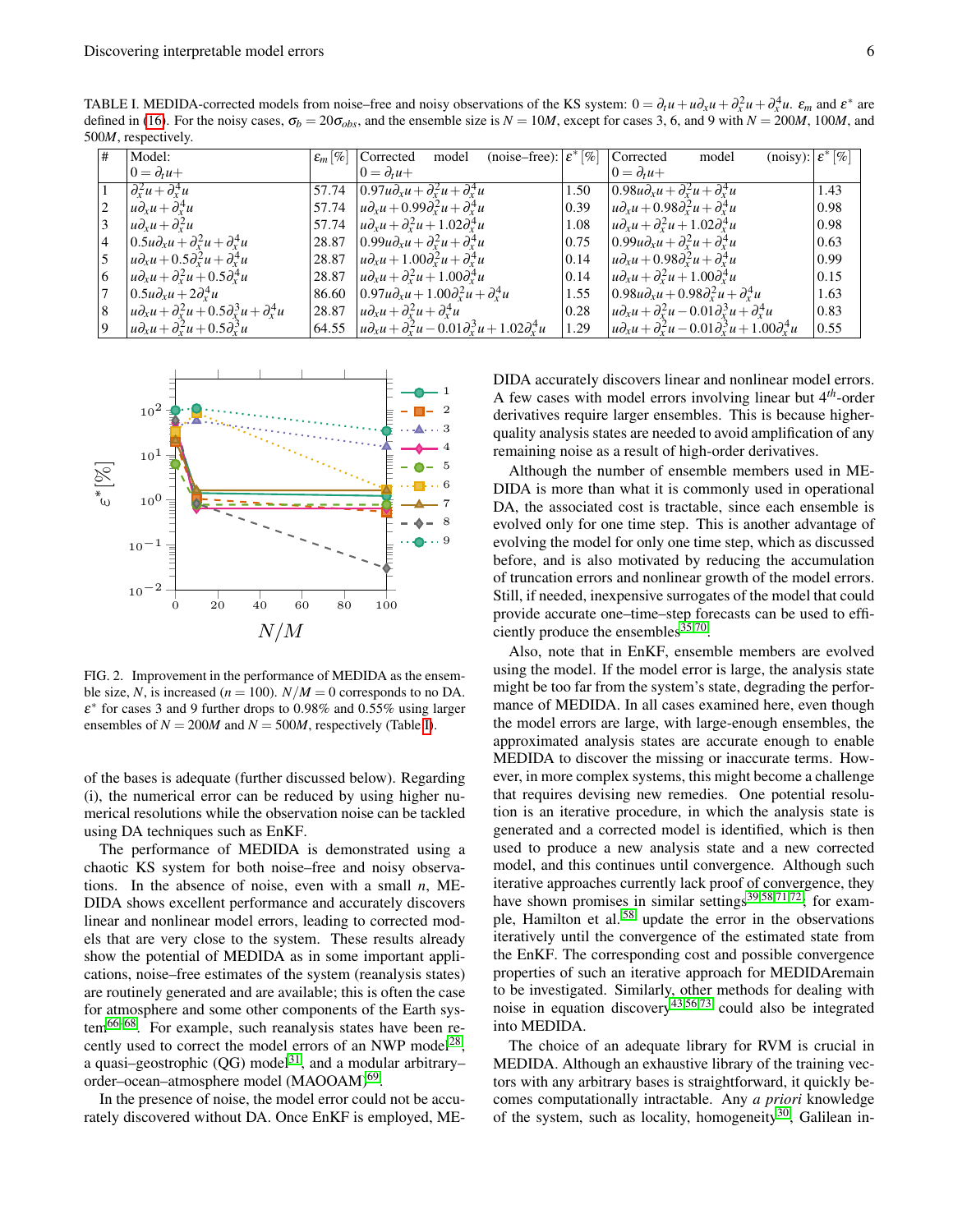variance, and conservation properties<sup>[41](#page-7-14)</sup> can be considered to construct a concise library. Conversely, the library can be expanded to "explore the computational universe", e.g., using gene expression programming[74](#page-7-39). Even further, additional constraints, such as stability of the corrected model, can be imposed<sup>[75–](#page-7-40)[77](#page-8-0)</sup>. Effective strategies for the selection of an adequate and concise library can be investigated in future work using more complex test cases.

Finally, beyond dealing with noisy observations, another challenge in the discovery of interpretable model errors is approximating the library given spatially sparse observations. Approaches that leverage auto-differentiation for building the library in equation discovery have recently shown promising results[78](#page-8-1), and can be integrated into MEDIDA.

MEDIDA is shown to work well for a widely used but simple chaotic prototype, the KS system. The next step will be investigating the performance of MEDIDA for more complex test cases, such as a two-layer quasi-geostrophic model. Scaling MEDIDA to more complex, higher dimensional systems will enable us to discover interpretable model errors for GCMs, NWP models, and other models of the climate system.

## ACKNOWLEDGMENTS

We are grateful to Yifei Guan for helpful comments on the manuscript. We also would like to thank two anonymous reviewers for their constructive and insightful comments. This work was supported by an award from the ONR Young Investigator Program (N00014-20-1-2722), a grant from the NSF CSSI program (OAC-2005123), and by the generosity of Eric and Wendy Schmidt by recommendation of the Schmidt Futures program. Computational resources were provided by NSF XSEDE (allocation ATM170020) and NCAR's CISL (allocation URIC0004). Our codes and data are available at <https://github.com/envfluids/MEDIDA>.

- <span id="page-6-0"></span><sup>1</sup>B. M. de Silva, D. M. Higdon, S. L. Brunton, J. N. Kutz, Discovery of physics from data: Universal laws and discrepancies, Frontiers in Artificial Intelligence 3 (2020) 1–17.
- <sup>2</sup>F. Regazzoni, D. Chapelle, P. Moireau, Combining data assimilation and machine learning to build data-driven models for unknown long time dynamics—applications in cardiovascular modeling, International Journal for Numerical Methods in Biomedical Engineering 37 (2021) e3471.
- <span id="page-6-1"></span> $3K$ . E. Willcox, O. Ghattas, P. Heimbach, The imperative of physics-based modeling and inverse theory in computational science, Nature Computational Science 1 (2021) 166–168.
- <span id="page-6-2"></span><sup>4</sup>A. Subramanian, S. Mahadevan, Model error propagation in coupled multiphysics systems, AIAA Journal 58 (2020) 2236–2245.
- <span id="page-6-3"></span><sup>5</sup>K. Duraisamy, Perspectives on machine learning-augmented Reynoldsaveraged and large eddy simulation models of turbulence, Physical Review Fluids 6 (2021) 050504.
- <span id="page-6-4"></span> $6V$ . Balaji, Climbing down Charney's ladder: machine learning and the post-Dennard era of computational climate science, Philosophical Transactions of the Royal Society A 379 (2021) 20200085.
- <span id="page-6-5"></span> $7T$ . Schneider, N. Jeevanjee, R. Socolow, Accelerating progress in climate science, Physics Today 74 (2021) 44–51.
- <span id="page-6-6"></span> $8M$ . E. Levine, A. M. Stuart, A framework for machine learning of model error in dynamical systems, arXiv preprint arXiv:2107.06658 (2021).
- <span id="page-6-7"></span><sup>9</sup>J. Pathak, B. Hunt, M. Girvan, Z. Lu, E. Ott, Model-free prediction of large spatiotemporally chaotic systems from data: A reservoir computing approach, Physical Review Letters 120 (2018) 024102.
- <sup>10</sup>P. R. Vlachas, W. Byeon, Z. Y. Wan, T. P. Sapsis, P. Koumoutsakos, Datadriven forecasting of high-dimensional chaotic systems with long shortterm memory networks, Proceedings of the Royal Society A: Mathematical, Physical and Engineering Sciences 474 (2018) 20170844.
- <sup>11</sup>P. D. Dueben, P. Bauer, Challenges and design choices for global weather and climate models based on machine learning, Geoscientific Model Development 11 (2018) 3999–4009.
- <sup>12</sup>J. A. Weyn, D. R. Durran, R. Caruana, Can machines learn to predict weather? using deep learning to predict gridded 500-hpa geopotential height from historical weather data, Journal of Advances in Modeling Earth Systems 11 (2019) 2680–2693.
- <sup>13</sup>A. Chattopadhyay, P. Hassanzadeh, D. Subramanian, Data-driven predictions of a multiscale Lorenz 96 chaotic system using machine-learning methods: reservoir computing, artificial neural network, and long shortterm memory network, Nonlinear Processes in Geophysics 27 (2020) 373– 389.
- <sup>14</sup>T. Arcomano, I. Szunyogh, J. Pathak, A. Wikner, B. R. Hunt, E. Ott, A machine learning-based global atmospheric forecast model, Geophysical Research Letters 47 (2020) e2020GL087776.
- <span id="page-6-8"></span><sup>15</sup>A. Chattopadhyay, E. Nabizadeh, P. Hassanzadeh, Analog forecasting of extreme-causing weather patterns using deep learning, Journal of Advances in Modeling Earth Systems 12 (2020) e2019MS001958.
- <span id="page-6-9"></span><sup>16</sup>C. Ma, J. Wang, W. E, Model reduction with memory and the machine learning of dynamical systems, arXiv preprint arXiv:1808.04258 (2018).
- <span id="page-6-14"></span><sup>17</sup>S. Rasp, M. S. Pritchard, P. Gentine, Deep learning to represent subgrid processes in climate models, Proceedings of the National Academy of Sciences 115 (2018) 9684–9689.
- <sup>18</sup>R. Maulik, O. San, A. Rasheed, P. Vedula, Subgrid modelling for twodimensional turbulence using neural networks, Journal of Fluid Mechanics 858 (2019) 122–144.
- <sup>19</sup>N. D. Brenowitz, C. S. Bretherton, Spatially extended tests of a neural network parametrization trained by coarse-graining, Journal of Advances in Modeling Earth Systems 11 (2019) 2728–2744.
- <sup>20</sup>T. Bolton, L. Zanna, Applications of deep learning to ocean data inference and subgrid parameterization, Journal of Advances in Modeling Earth Systems 11 (2019) 376–399.
- <sup>21</sup>A. Beck, D. Flad, C.-D. Munz, Deep neural networks for data-driven LES closure models, Journal of Computational Physics 398 (2019) 108910.
- <sup>22</sup>A. Subel, A. Chattopadhyay, Y. Guan, P. Hassanzadeh, Data-driven subgrid-scale modeling of forced Burgers turbulence using deep learning with generalization to higher Reynolds numbers via transfer learning, Physics of Fluids 33 (2021).
- <sup>23</sup>J. Harlim, S. W. Jiang, S. Liang, H. Yang, Machine learning for prediction with missing dynamics, Journal of Computational Physics 428 (2021) 109922.
- <span id="page-6-10"></span><sup>24</sup>Y. Guan, A. Chattopadhyay, A. Subel, P. Hassanzadeh, Stable a posteriori LES of 2D turbulence using convolutional neural networks: Backscattering analysis and generalization to higher *Re* via transfer learning, arXiv preprint arXiv:2102.11400v1 (2021).
- <span id="page-6-11"></span><sup>25</sup>P. A. Watson, Applying machine learning to improve simulations of a chaotic dynamical system using empirical error correction, Journal of Advances in Modeling Earth Systems 11 (2019) 1402–1417.
- <sup>26</sup>S. Pawar, S. E. Ahmed, O. San, A. Rasheed, I. M. Navon, Long shortterm memory embedded nudging schemes for nonlinear data assimilation of geophysical flows, Physics of Fluids 32 (2020) 076606.
- <sup>27</sup>J. Pathak, M. Mustafa, K. Kashinath, E. Motheau, T. Kurth, M. Day, Using machine learning to augment coarse-grid computational fluid dynamics simulations, arXiv preprint arXiv:2010.00072 (2020).
- <span id="page-6-16"></span><sup>28</sup>O. Watt-Meyer, N. D. Brenowitz, S. K. Clark, B. Henn, A. Kwa, J. McGibbon, W. A. Perkins, C. S. Bretherton, Correcting weather and climate models by machine learning nudged historical simulations, Geophysical Research Letters 48 (2021) e2021GL092555.
- <span id="page-6-12"></span><sup>29</sup>C. S. Bretherton, B. Henn, A. Kwa, N. D. Brenowitz, O. Watt-Meyer, J. McGibbon, W. A. Perkins, S. K. Clark, L. Harris, Correcting coarsegrid weather and climate models by machine learning from global stormresolving simulations, Earth and Space Science Open Archive (2021) 39.
- <span id="page-6-13"></span><sup>30</sup>M. Bocquet, J. Brajard, A. Carrassi, L. Bertino, Data assimilation as a learning tool to infer ordinary differential equation representations of dynamical models, Nonlinear Processes in Geophysics 26 (2019) 143–162.
- <span id="page-6-15"></span><sup>31</sup>A. Farchi, P. Laloyaux, M. Bonavita, M. Bocquet, Using machine learn-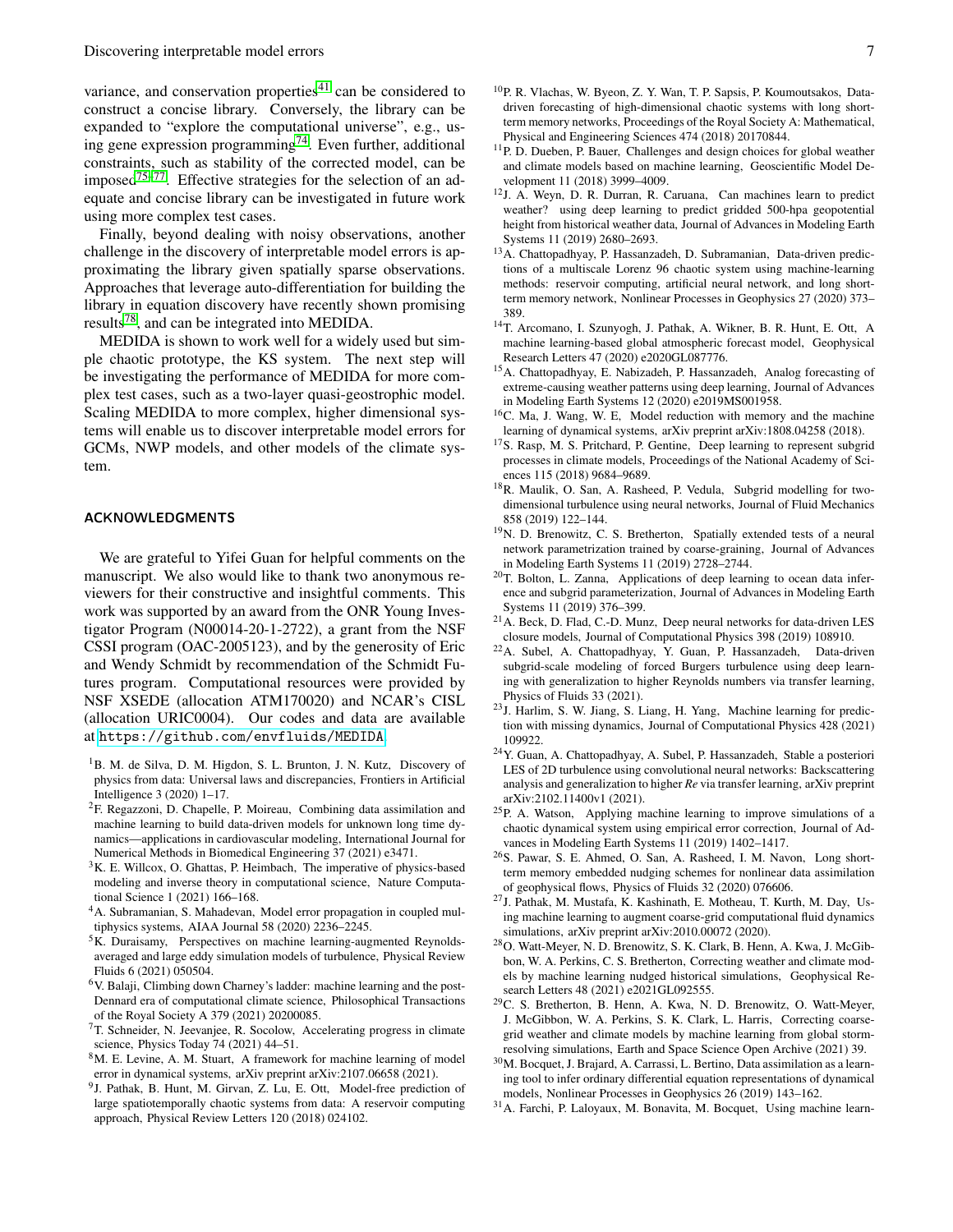ing to correct model error in data assimilation and forecast applications, Quarterly Journal of the Royal Meteorological Society (2021) qj.4116.

- <sup>32</sup>J. Brajard, A. Carrassi, M. Bocquet, L. Bertino, Combining data assimilation and machine learning to emulate a dynamical model from sparse and noisy observations: A case study with the Lorenz 96 model, Journal of Computational Science 44 (2020) 101171.
- <span id="page-7-26"></span><sup>33</sup>N. Chen, Y. Li, BAMCAFE: A Bayesian machine learning advanced forecast ensemble method for complex nonlinear turbulent systems with partial observations, arXiv preprint arXiv:2107.05549 (2021).
- <sup>34</sup>A. Wikner, J. Pathak, B. R. Hunt, I. Szunyogh, M. Girvan, E. Ott, Using data assimilation to train a hybrid forecast system that combines machinelearning and knowledge-based components, Chaos: An Interdisciplinary Journal of Nonlinear Science 31 (2021) 053114.
- <span id="page-7-34"></span><sup>35</sup>A. Chattopadhyay, M. Mustafa, P. Hassanzadeh, E. Bach, K. Kashinath, Towards physically consistent data-driven weather forecasting: Integrating data assimilation with equivariance-preserving spatial transformers in a case study with ERA5, Geoscientific Model Development Discussions (2021) 1–23.
- <span id="page-7-0"></span><sup>36</sup>G. A. Gottwald, S. Reich, Combining machine learning and data assimilation to forecast dynamical systems from noisy partial observations, Chaos: An Interdisciplinary Journal of Nonlinear Science 31 (2021) 101103.
- <span id="page-7-1"></span><sup>37</sup>A. Chattopadhyay, A. Subel, P. Hassanzadeh, Data-driven superparameterization using deep learning: Experimentation with multi-scale Lorenz 96 systems and transfer-learning, Journal of Advances in Modeling Earth Systems (2020) e2020MS002084.
- <span id="page-7-2"></span>38R. Mojgani, M. Balajewicz, Low-rank registration based manifolds for convection-dominated PDEs, Proceedings of the AAAI Conference on Artificial Intelligence 35 (2021) 399–407.
- <span id="page-7-3"></span><sup>39</sup>S. L. Brunton, J. L. Proctor, J. N. Kutz, Discovering governing equations from data by sparse identification of nonlinear dynamical systems, Proceedings of the National Academy of Sciences 113 (2016) 3932–3937.
- <span id="page-7-4"></span><sup>40</sup>S. H. Rudy, S. L. Brunton, J. L. Proctor, J. N. Kutz, Data-driven discovery of partial differential equations, Science Advances 3 (2017) e1602614.
- <span id="page-7-14"></span><sup>41</sup>S. Zhang, G. Lin, Robust data-driven discovery of governing physical laws with error bars, Proceedings of the Royal Society A: Mathematical, Physical and Engineering Sciences 474 (2018) 20180305.
- <span id="page-7-19"></span><sup>42</sup>H. Schaeffer, G. Tran, R. Ward, Extracting sparse high-dimensional dynamics from limited data, SIAM Journal on Applied Mathematics 78 (2018) 3279–3295.
- <span id="page-7-6"></span><sup>43</sup>P. A. K. Reinbold, D. R. Gurevich, R. O. Grigoriev, Using noisy or incomplete data to discover models of spatiotemporal dynamics, Physical Review E 101 (2020) 010203(R).
- <span id="page-7-16"></span><sup>44</sup>L. Zanna, T. Bolton, Data-driven equation discovery of ocean mesoscale closures, Geophysical Research Letters 47 (2020) e2020GL088376.
- <span id="page-7-7"></span><sup>45</sup>D. A. Messenger, D. M. Bortz, Weak SINDy for partial differential equations, Journal of Computational Physics 443 (2021) 110525.
- <span id="page-7-5"></span><sup>46</sup>A. Cortiella, K. C. Park, A. Doostan, Sparse identification of nonlinear dynamical systems via reweighted *l*1-regularized least squares, Computer Methods in Applied Mechanics and Engineering 376 (2021) 113620.
- <span id="page-7-8"></span><sup>47</sup>M. E. Tipping, Sparse Bayesian learning and the relevance vector machine, Journal of Machine Learning Research 1 (2001) 211–244.
- <span id="page-7-9"></span><sup>48</sup>M. Asch, M. Bocquet, M. Nodet, Data assimilation: methods, algorithms, and applications, SIAM, 2016.
- <span id="page-7-10"></span><sup>49</sup>K. Law, A. Stuart, K. Zygalakis, Data Assimilation: A Mathematical Introduction, Texts in Applied Mathematics, Springer International Publishing, 2015.
- <span id="page-7-11"></span><sup>50</sup>C. E. Leith, Objective methods for weather prediction, Annual Review of Fluid Mechanics 10 (1978) 107–128.
- <span id="page-7-12"></span><sup>51</sup>A. Carrassi, S. Vannitsem, Treatment of the error due to unresolved scales in sequential data assimilation, International Journal of Bifurcation and Chaos 21 (2011) 3619–3626.
- <span id="page-7-13"></span><sup>52</sup>L. Mitchell, A. Carrassi, Accounting for model error due to unresolved scales within ensemble Kalman filtering, Quarterly Journal of the Royal Meteorological Society 141 (2015) 1417–1428.
- <span id="page-7-15"></span><sup>53</sup>S. Zhang, G. Lin, SubTSBR to tackle high noise and outliers for data-driven discovery of differential equations, Journal of Computational Physics 428 (2021) 109962.
- <span id="page-7-17"></span><sup>54</sup>S. H. Rudy, T. P. Sapsis, Sparse methods for automatic relevance determination, Physica D: Nonlinear Phenomena 418 (2021) 132843.
- <span id="page-7-18"></span><sup>55</sup>N. M. Mangan, J. N. Kutz, S. L. Brunton, J. L. Proctor, Model selection

for dynamical systems via sparse regression and information criteria, Proceedings of the Royal Society A: Mathematical, Physical and Engineering Sciences 473 (2017) 20170009.

- <span id="page-7-20"></span><sup>56</sup>P. Goyal, P. Benner, Discovery of nonlinear dynamical systems using a Runge-Kutta inspired dictionary-based sparse regression approach, arXiv preprint arXiv:2105.04869 (2021).<br><sup>57</sup>G. Evensen, Sequential data
- <span id="page-7-21"></span>Sequential data assimilation with a nonlinear quasigeostrophic model using monte carlo methods to forecast error statistics, Journal of Geophysical Research: Oceans 99 (1994) 10143–10162.
- <span id="page-7-22"></span><sup>58</sup>F. Hamilton, T. Berry, T. Sauer, Correcting observation model error in data assimilation, Chaos: An Interdisciplinary Journal of Nonlinear Science 29 (2019) 053102.
- <span id="page-7-23"></span><sup>59</sup>J. L. Anderson, S. L. Anderson, A Monte Carlo implementation of the nonlinear filtering problem to produce ensemble assimilations and forecasts, Monthly Weather Review 127 (1999) 2741–2758.
- <span id="page-7-24"></span><sup>60</sup>A. Carrassi, M. Bocquet, L. Bertino, G. Evensen, Data assimilation in the geosciences: An overview of methods, issues, and perspectives, WIREs Climate Change 9 (2018) e535.
- <span id="page-7-25"></span><sup>61</sup>G. Evensen, P. J. van Leeuwen, An ensemble kalman smoother for nonlinear dynamics, Monthly Weather Review 128 (2000) 1852 – 1867.
- <span id="page-7-27"></span><sup>62</sup>M. Khodkar, P. Hassanzadeh, A data-driven, physics-informed framework for forecasting the spatiotemporal evolution of chaotic dynamics with nonlinearities modeled as exogenous forcings, Journal of Computational Physics 440 (2021) 110412.
- <span id="page-7-28"></span><sup>63</sup>A.-K. Kassam, L. N. Trefethen, Fourth-order time-stepping for stiff PDEs, SIAM Journal on Scientific Computing 2 (2005) 1214–1233.
- <span id="page-7-29"></span><sup>64</sup>C. M. Bishop, Pattern recognition, Machine learning 128 (2006).
- <span id="page-7-30"></span><sup>65</sup>K. Kaheman, S. L. Brunton, J. N. Kutz, Automatic differentiation to simultaneously identify nonlinear dynamics and extract noise probability distributions from data, arXiv preprint arXiv:2009.08810 (2020).
- <span id="page-7-31"></span><sup>66</sup>J. Muñoz Sabater, E. Dutra, A. Agustí-Panareda, C. Albergel, G. Arduini, G. Balsamo, S. Boussetta, M. Choulga, S. Harrigan, H. Hersbach, B. Martens, D. G. Miralles, M. Piles, N. J. Rodríguez-Fernández, E. Zsoter, C. Buontempo, J.-N. Thépaut, ERA5-Land: a state-of-the-art global reanalysis dataset for land applications, Earth System Science Data 13 (2021) 4349–4383.
- <sup>67</sup>H. Hersbach, B. Bell, P. Berrisford, S. Hirahara, A. Horányi, J. Muñoz-Sabater, J. Nicolas, C. Peubey, R. Radu, D. Schepers, A. Simmons, C. Soci, S. Abdalla, X. Abellan, G. Balsamo, P. Bechtold, G. Biavati, J. Bidlot, M. Bonavita, G. De Chiara, P. Dahlgren, D. Dee, M. Diamantakis, R. Dragani, J. Flemming, R. Forbes, M. Fuentes, A. Geer, L. Haimberger, S. Healy, R. J. Hogan, E. Hólm, M. Janisková, S. Keeley, P. Laloyaux, P. Lopez, C. Lupu, G. Radnoti, P. de Rosnay, I. Rozum, F. Vamborg, S. Villaume, J.-N. Thépaut, The ERA5 global reanalysis, Quarterly Journal of the Royal Meteorological Society 146 (2020) 1999–2049.
- <span id="page-7-32"></span><sup>68</sup>Y. Fan, H. M. V. den Dool, D. Lohmann, K. Mitchell, 1948–98 u.s. hydrological reanalysis by the noah land data assimilation system, Journal of Climate 19 (2006) 1214 – 1237.
- <span id="page-7-33"></span><sup>69</sup>J. Brajard, A. Carrassi, M. Bocquet, L. Bertino, Combining data assimilation and machine learning to infer unresolved scale parametrization, Philosophical Transactions of the Royal Society A 379 (2021) 20200086.
- <span id="page-7-35"></span><sup>70</sup>J. Pathak, S. Subramanian, P. Harrington, S. Raja, A. Chattopadhyay, M. Mardani, T. Kurth, D. Hall, Z. Li, K. Azizzadenesheli, et al., FourCast-Net: A global data-driven high-resolution weather model using adaptive fourier neural operators, arXiv preprint arXiv:2202.11214 (2022).
- <span id="page-7-36"></span><sup>71</sup>H. Schaeffer, Learning partial differential equations via data discovery and sparse optimization, Proceedings of the Royal Society A: Mathematical, Physical and Engineering Sciences 473 (2017) 20160446.
- <span id="page-7-37"></span><sup>72</sup>T. Schneider, A. M. Stuart, J.-L. Wu, Ensemble Kalman inversion for sparse learning of dynamical systems from time-averaged data, arXiv preprint arXiv:2007.06175 (2020).
- <span id="page-7-38"></span><sup>73</sup>P. A. K. Reinbold, L. M. Kageorge, M. F. Schatz, R. O. Grigoriev, Robust learning from noisy, incomplete, high-dimensional experimental data via physically constrained symbolic regression, Nature Communications 12 (2021) 3219.
- <span id="page-7-39"></span><sup>74</sup>H. Vaddireddy, A. Rasheed, A. E. Staples, O. San, Feature engineering and symbolic regression methods for detecting hidden physics from sparse sensor observation data, Physics of Fluids 32 (2020).
- <span id="page-7-40"></span><sup>75</sup>R. Mojgani, M. Balajewicz, Stabilization of linear time-varying reducedorder models: A feedback controller approach, International Journal for